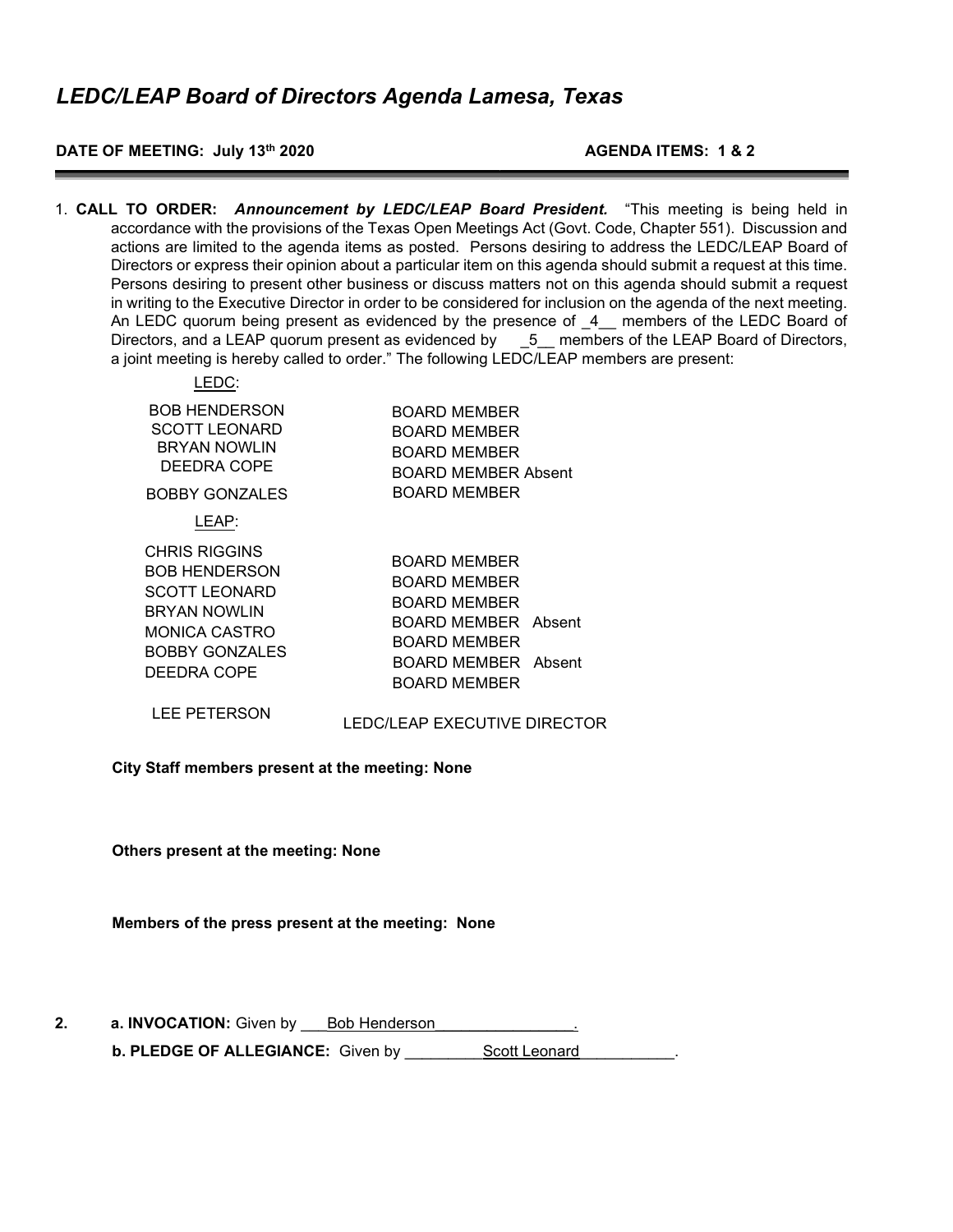## DATE OF MEETING: July 13<sup>th</sup> 2020 **AGENDA ITEM: 3**

| SUBJECT:    |   | <b>CONSENT AGENDA</b>                                             |
|-------------|---|-------------------------------------------------------------------|
| PROCEEDING: |   |                                                                   |
| EXHIBITS:   |   |                                                                   |
| AUTHORITY:  |   | Texas Open Meetings Act, City Ordinance, and<br>LEDC/LEAP Bylaws. |
|             |   | <b>SUMMARY STATEMENT</b>                                          |
|             | ີ | Minutes for March 11, 2019 LEDC/LEAP, Joint Requierly             |

- a. Minutes for March 11, 2019 LEDC/LEAP Joint Regularly Scheduled Meeting
- b. Bills paid for LEDC and LEAP for the month of March

## BOARD ACTION

| Motion by Board Member Bob Henderson           | to Approve                              |
|------------------------------------------------|-----------------------------------------|
| Motion seconded by Board Member<br>Deedra Cope | and upon being put to a vote the motion |
| was Approved.                                  |                                         |

VOTING: "AYE" 4 "NAY" 0 "ABSTAIN" 0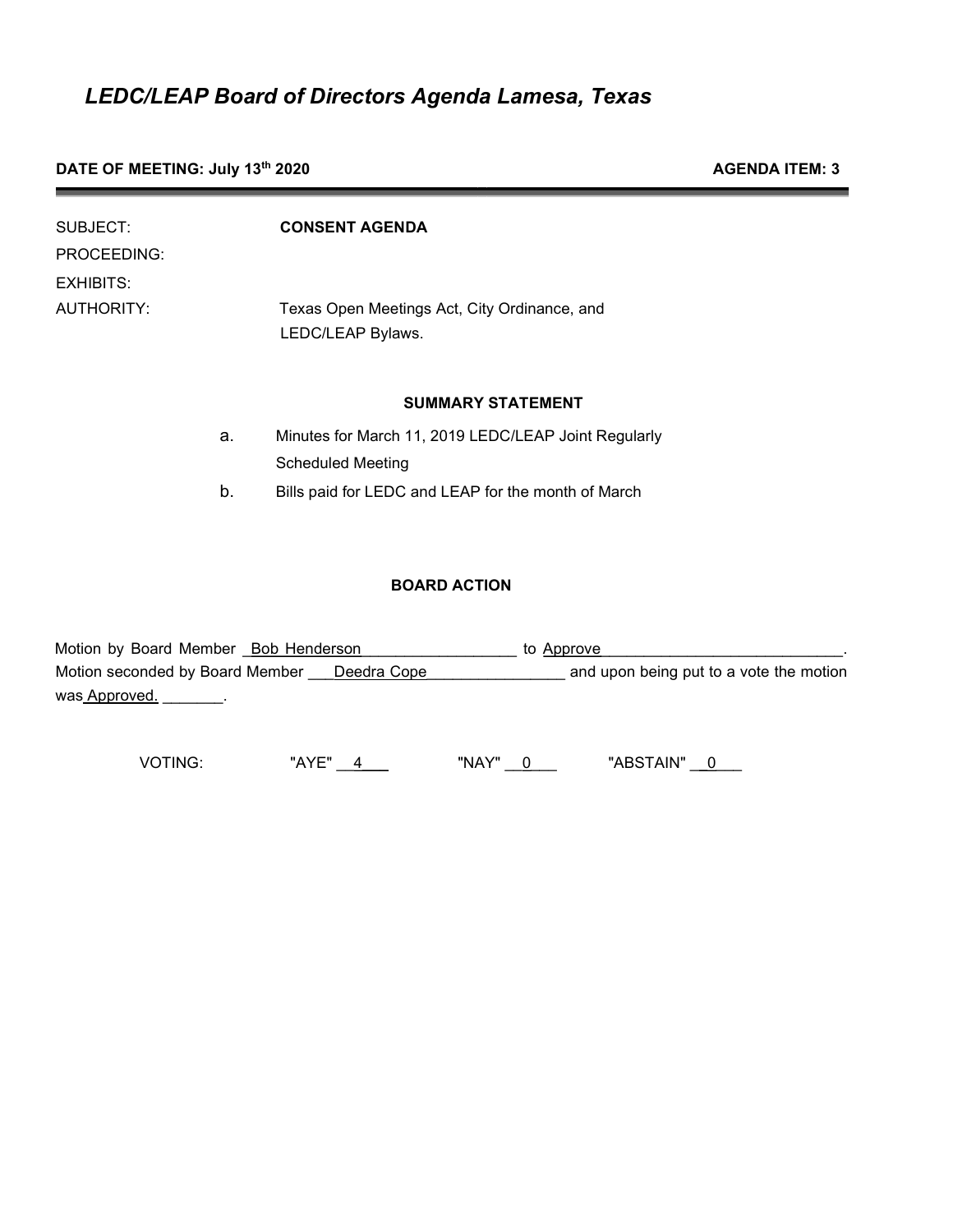|  | DATE OF MEETING: July 13th, 2020 |  |  |
|--|----------------------------------|--|--|
|--|----------------------------------|--|--|

.

| SUBJECT:    | <b>FINANCIAL REPORT</b>                                        |
|-------------|----------------------------------------------------------------|
| PROCEEDING: |                                                                |
| EXHIBITS:   |                                                                |
| AUTHORITY:  | Texas Open Meetings Act, City Ordinance, and LEDC/LEAP Bylaws. |

#### SUMMARY STATEMENT

**AGENDA ITEM: 4** 

Executive Director, Lee Peterson, will present the financial report.

### BOARD ACTION

Motion by Board Member \_Deedra Cope \_\_ to \_\_Approve \_\_\_\_\_\_\_\_\_\_\_\_.

Motion seconded by Board Member \_Bob Henderson\_ and upon being put to a vote the motion was approved.

VOTING: "AYE" \_\_4\_\_\_ "NAY" \_\_0\_\_\_ "ABSTAIN" \_0\_\_\_\_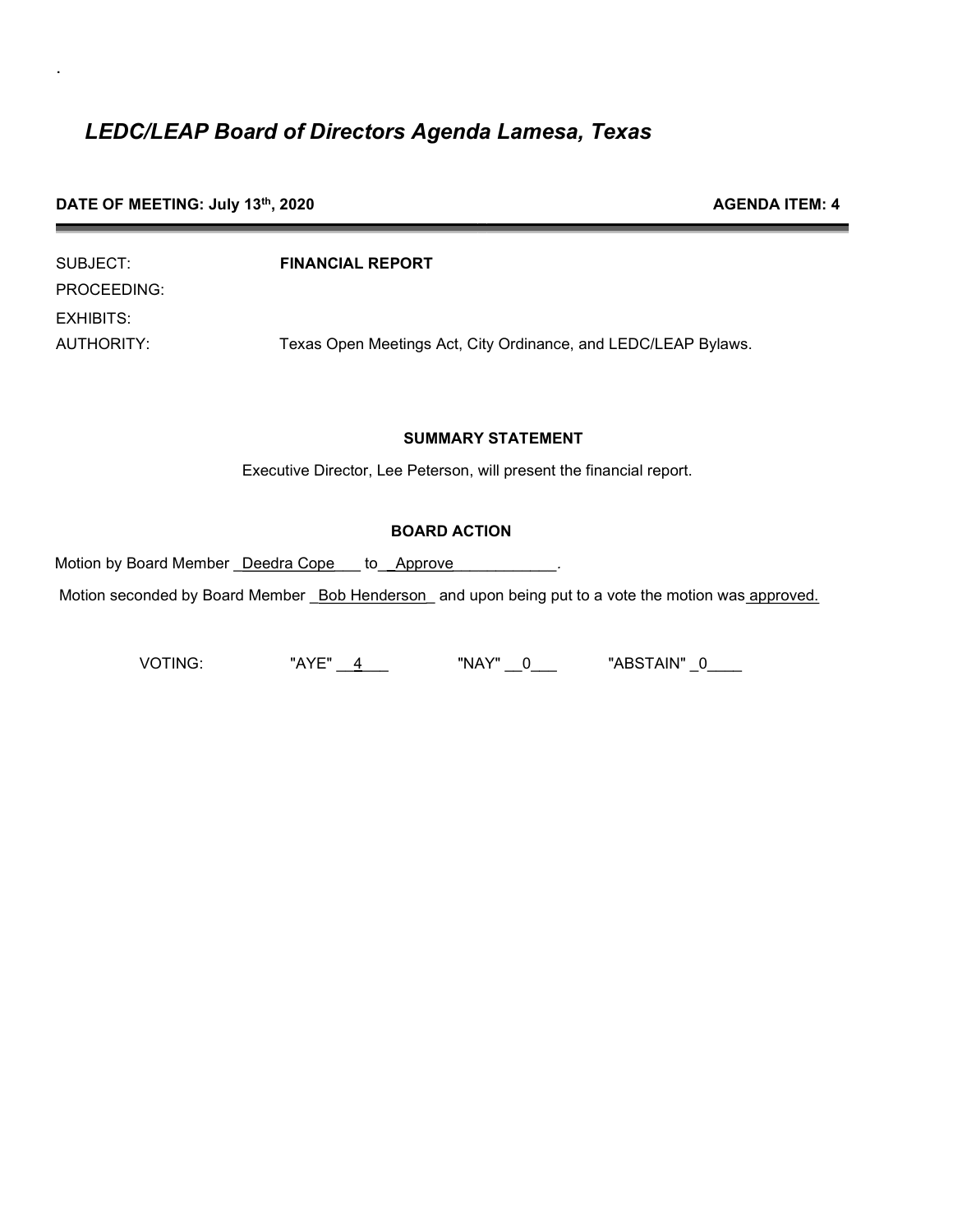## DATE OF MEETING: July 13<sup>th</sup> 2020 **AGENDA ITEM: 5** AGENDA ITEM: 5

| SUBJECT:<br>PROCEEDING: | <b>EXECUTIVE DIRECTOR'S REPORT:</b>                            |
|-------------------------|----------------------------------------------------------------|
| EXHIBITS:               |                                                                |
| AUTHORITY:              | Texas Open Meetings Act, City Ordinance, and LEDC/LEAP Bylaws. |

## SUMMARY STATEMENT

Hear update from LEDC/LEAP Executive Director Lee Peterson

NO ACTION.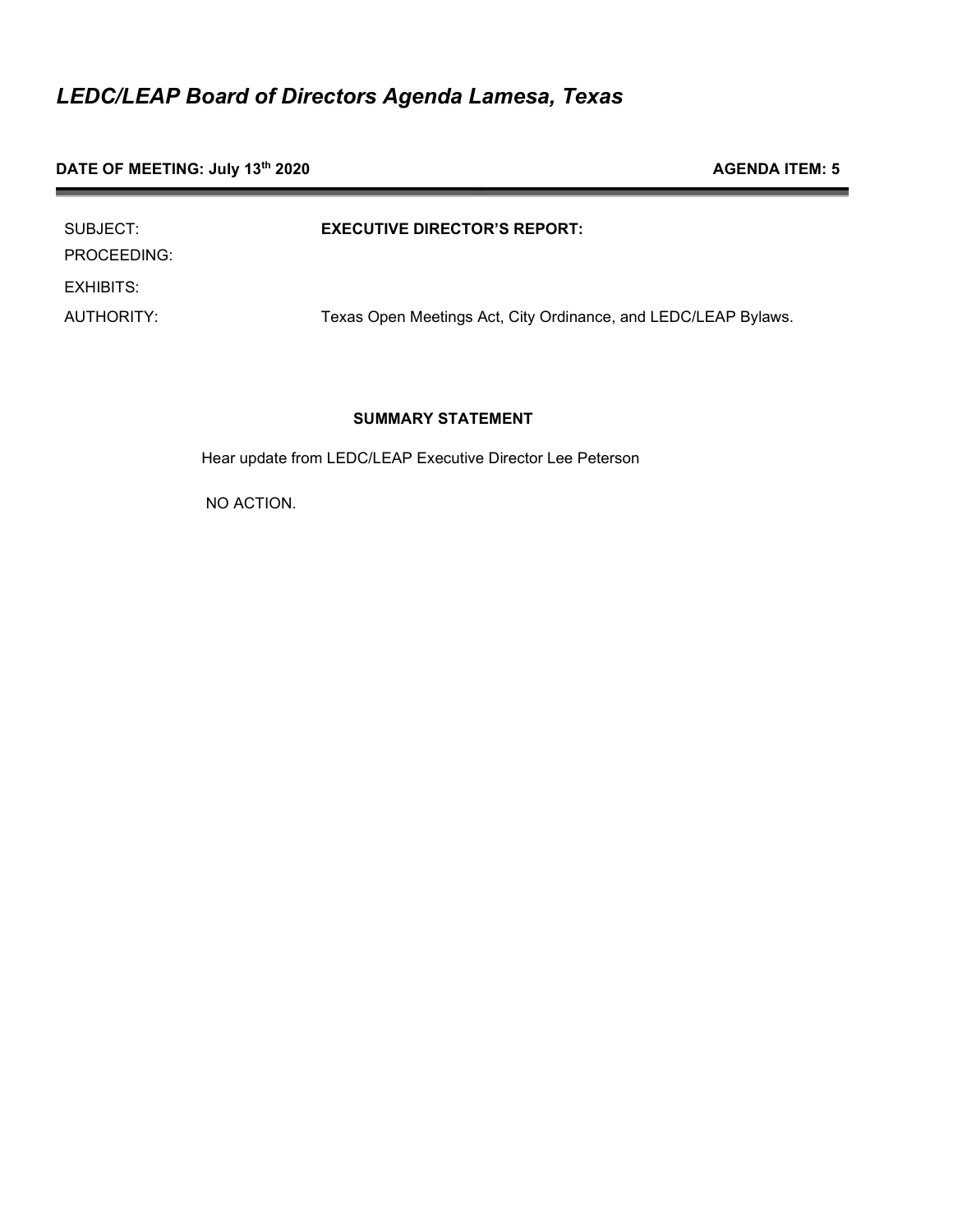#### DATE OF MEETING: April 8, 2019 **AGENDA ITEM: 6** AGENDA ITEM: 6

| SUBJECT:    | <b>BOARD BUSINESS</b>                                          |
|-------------|----------------------------------------------------------------|
| PROCEEDING: |                                                                |
| EXHIBITS:   |                                                                |
| AUTHORITY:  | Texas Open Meetings Act, City Ordinance, and LEDC/LEAP Bylaws. |

### SUMMARY STATEMENT

Boards to Consider, Discuss and/or Take Action regarding 2020/2021 FY Budget

## BOARD ACTION

Motion by Board Member Chris Riggins \_\_\_\_\_\_\_\_ to \_\_\_Approve the 20/21 FY Budget as improved \_\_\_\_\_\_. Motion seconded by Board Member Bob Henderson \_\_\_\_\_\_ and upon being put to a vote the motion was approved.

VOTING: "AYE" \_\_\_4\_\_ "NAY" \_\_0\_\_\_ "ABSTAIN" \_\_0\_\_\_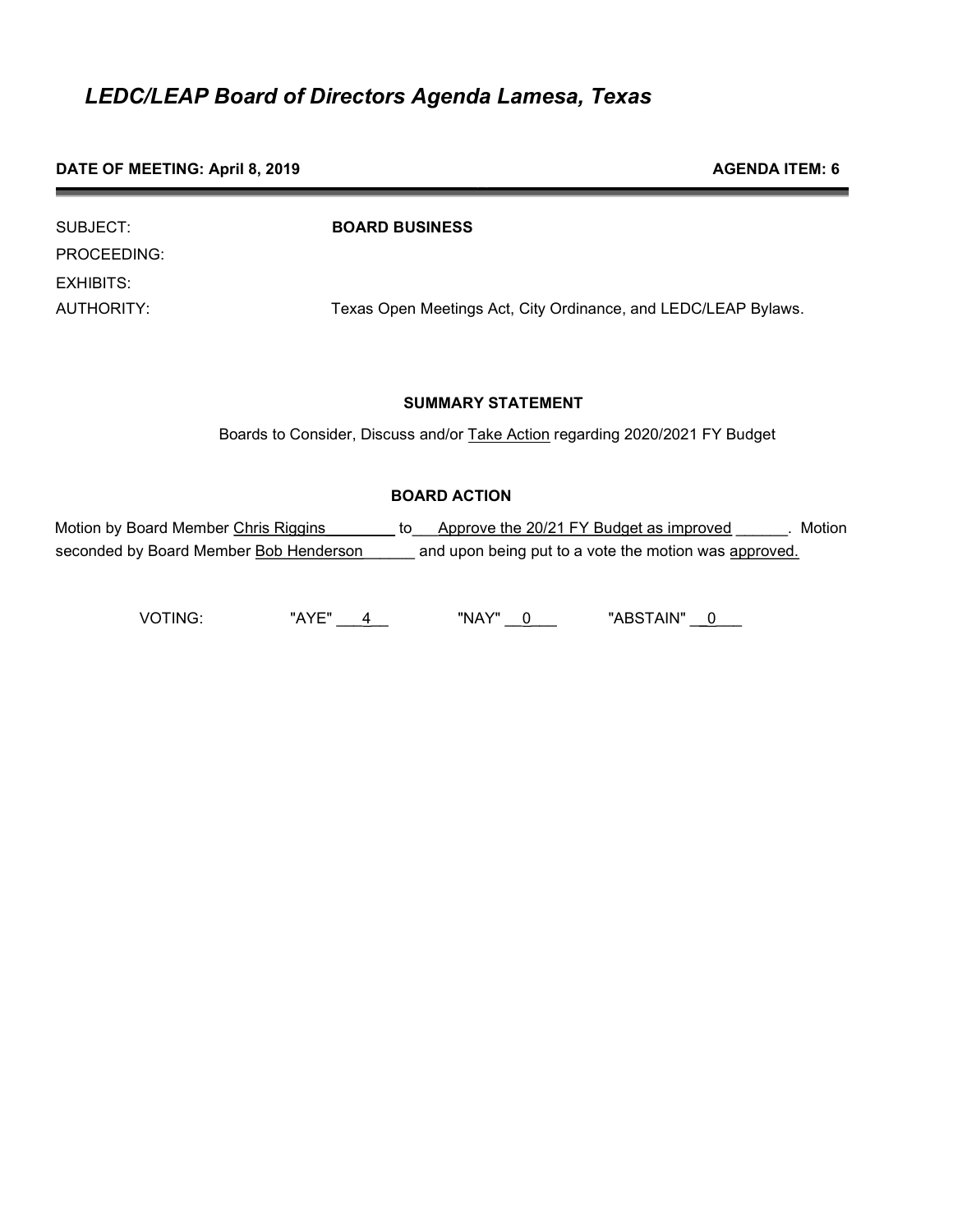## DATE OF MEETING: July 13<sup>th</sup> 2020 **AGENDA ITEM: 7** AGENDA ITEM: 7

| SUBJECT:    | <b>Executive Session</b>                                       |
|-------------|----------------------------------------------------------------|
| PROCEEDING: |                                                                |
| EXHIBITS:   |                                                                |
| AUTHORITY:  | Texas Open Meetings Act, City Ordinance, and LEDC/LEAP Bylaws. |

#### SUMMARY STATEMENT

Convene into closed Executive Session for the following purposes:

a. Deliberation regarding economic development incentives negotiations in With Local Government Code 551.08.

All in accordance with Local Government Code 551.087

There was no action.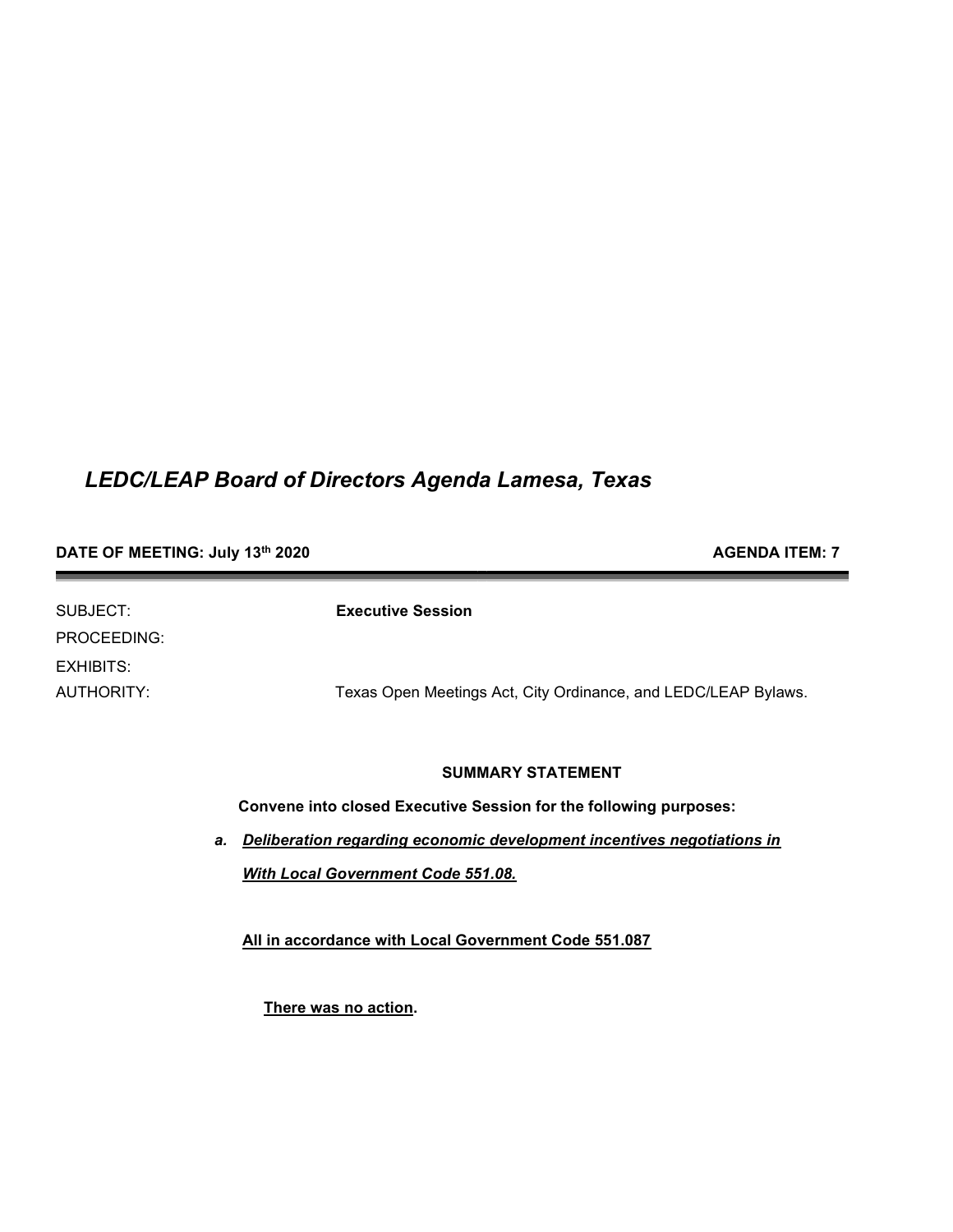#### BOARD ACTION

Motion by Board Member Bob Henderson to return to open session Motion seconded by Board Member Chris Riggins and upon being put to a vote the motion was approved.

VOTING: "AYE" 4 "NAY" 0 "ABSTAIN" 0

## LEDC/LEAP Board of Directors Agenda Lamesa, Texas

### DATE OF MEETING: April 8, 2019 **AGENDA ITEM: 8** AGENDA ITEM: 8

SUBJECT: PRESENTATION PROCEEDING: EXHIBITS:

AUTHORITY: Texas Open Meetings Act, City Ordinance, and LEDC/LEAP Bylaws.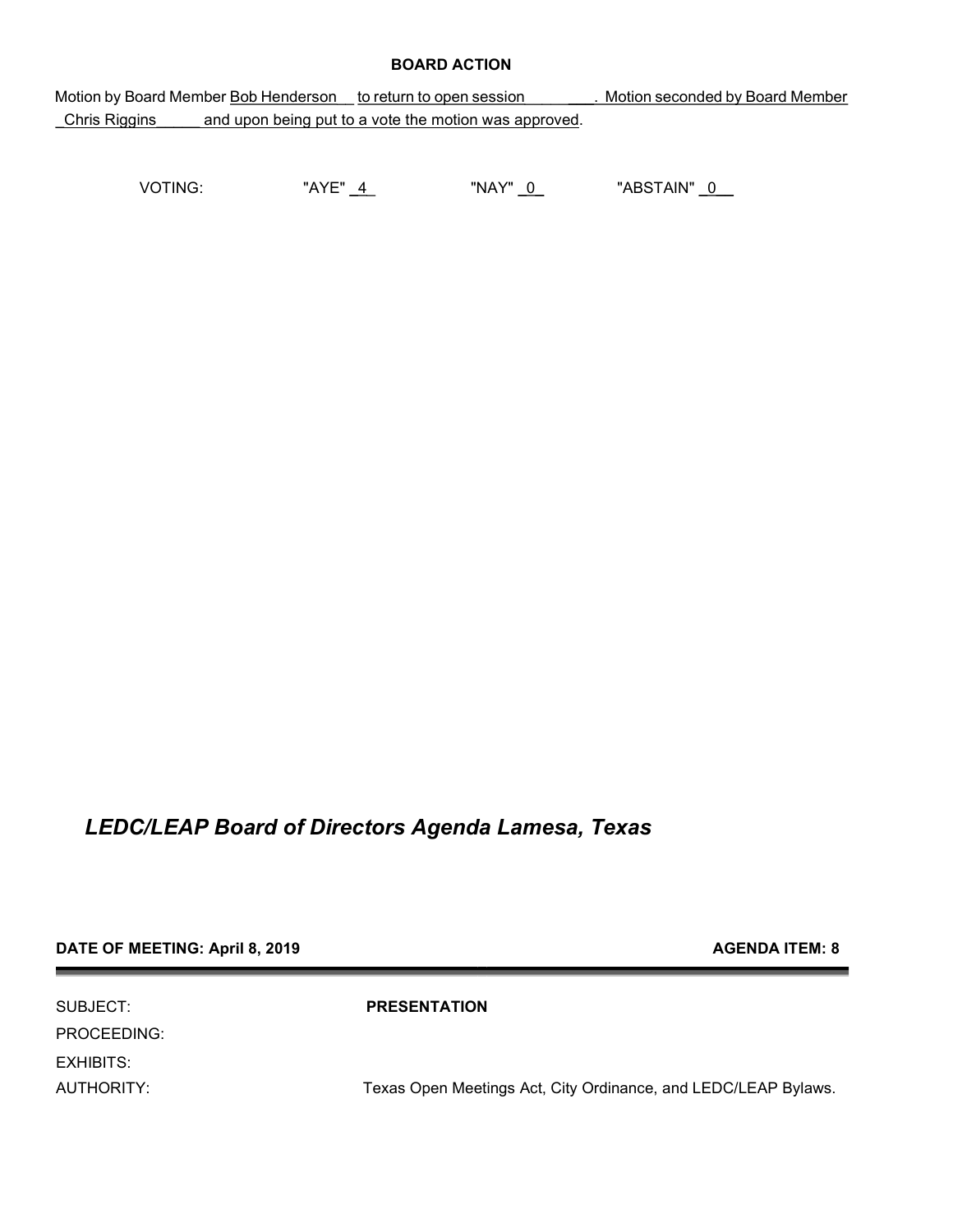### SUMMARY STATEMENT

 Hear audit results for the 2017/18 Fiscal Year ended September 30, 2018 from Bolinger, Segars, Gilbert & Moss, LLP for LEDC and LEAP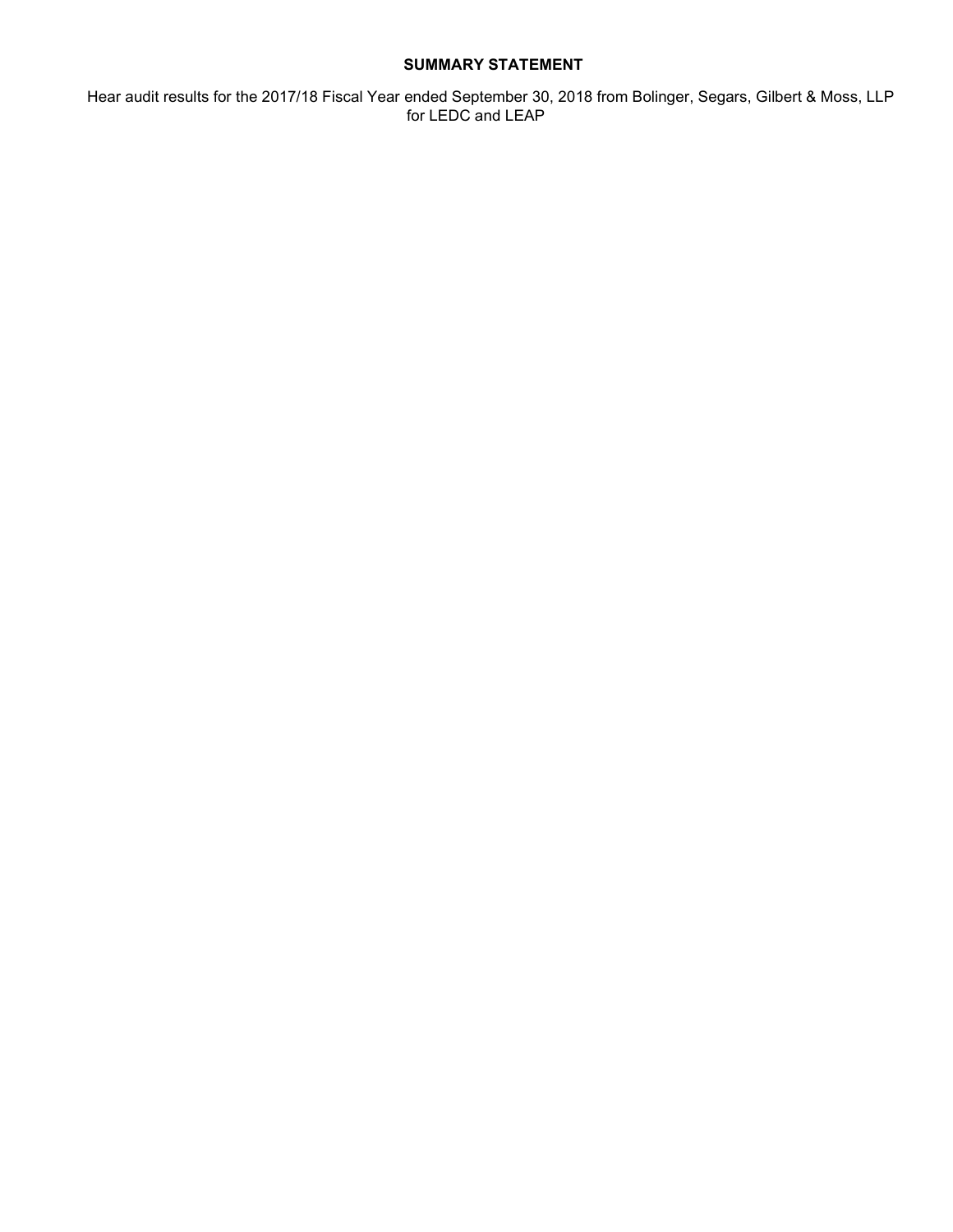#### DATE OF MEETING: April 8, 2019 **AGENDA ITEM: 9** AGENDA ITEM: 9

| SUBJECT:    | <b>PRESENTATION</b>                                            |
|-------------|----------------------------------------------------------------|
| PROCEEDING: |                                                                |
| EXHIBITS:   |                                                                |
| AUTHORITY:  | Texas Open Meetings Act, City Ordinance, and LEDC/LEAP Bylaws. |

### SUMMARY STATEMENT

Executive Director Sean Overeynder to give presentation of Tax Increment Financing (TIF) for community projects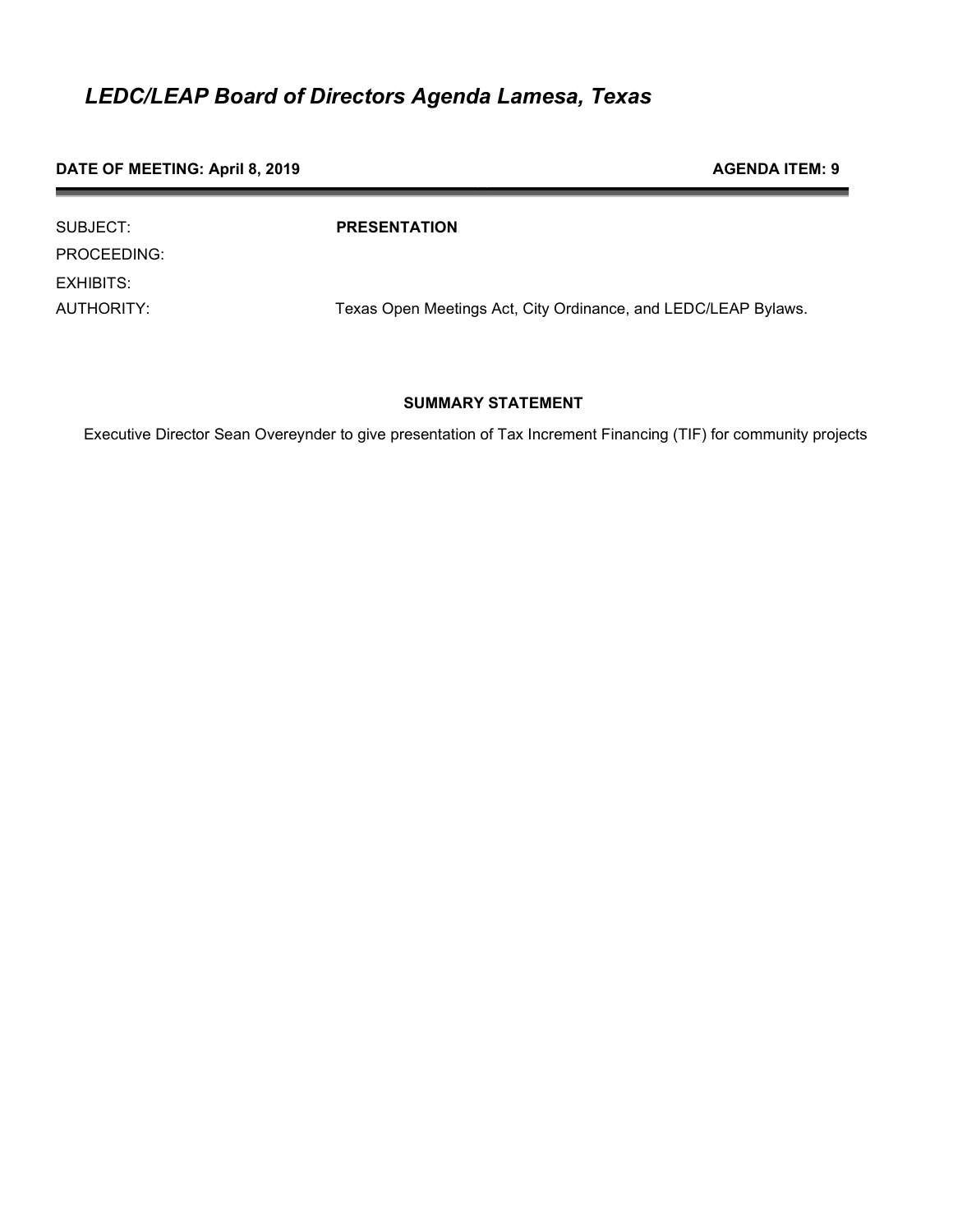| DATE OF MEETING: July 13th 2020 |  |
|---------------------------------|--|
|---------------------------------|--|

**AGENDA ITEM: 7** 

| SUBJECT:<br>PROCEEDING:        |    | <b>EXECUTIVE SESSION</b>                                                 |
|--------------------------------|----|--------------------------------------------------------------------------|
| EXHIBITS:<br><b>AUTHORITY:</b> |    | Texas Open Meetings Act (SECTION 551.072 & SECTION                       |
|                                |    | 551.087), City Ordinance, and LEDC/LEAP Bylaws.                          |
|                                |    | <b>SUMMARY STATEMENT</b>                                                 |
|                                |    | Convene into closed Executive Session for the following purpose(s):      |
|                                | a. | Deliberation regarding economic development negotiations in accordance   |
|                                |    | with Local Government Code 551.087, Façade Improvement Program           |
|                                |    | Application, Lamesa Movieland Theater                                    |
|                                | b. | Deliberation regarding real property in accordance with Local Government |
|                                |    | Code 551.072                                                             |
|                                |    | NO ACTION                                                                |
|                                |    | <b>BOARD ACTION</b>                                                      |

Motion by Board Member \_Bob Henderson to reconvene into Open Session Motion seconded by Board Member Chris Riggins and upon being put to a vote the motion was approved.

VOTING: "AYE<u>" 0</u> "NAY" <u>0</u> "ABSTAIN<u>" 0</u>

Time Into Executive Session: 6:47 pm.

Time Out of Executive Session: \_7:11 pm.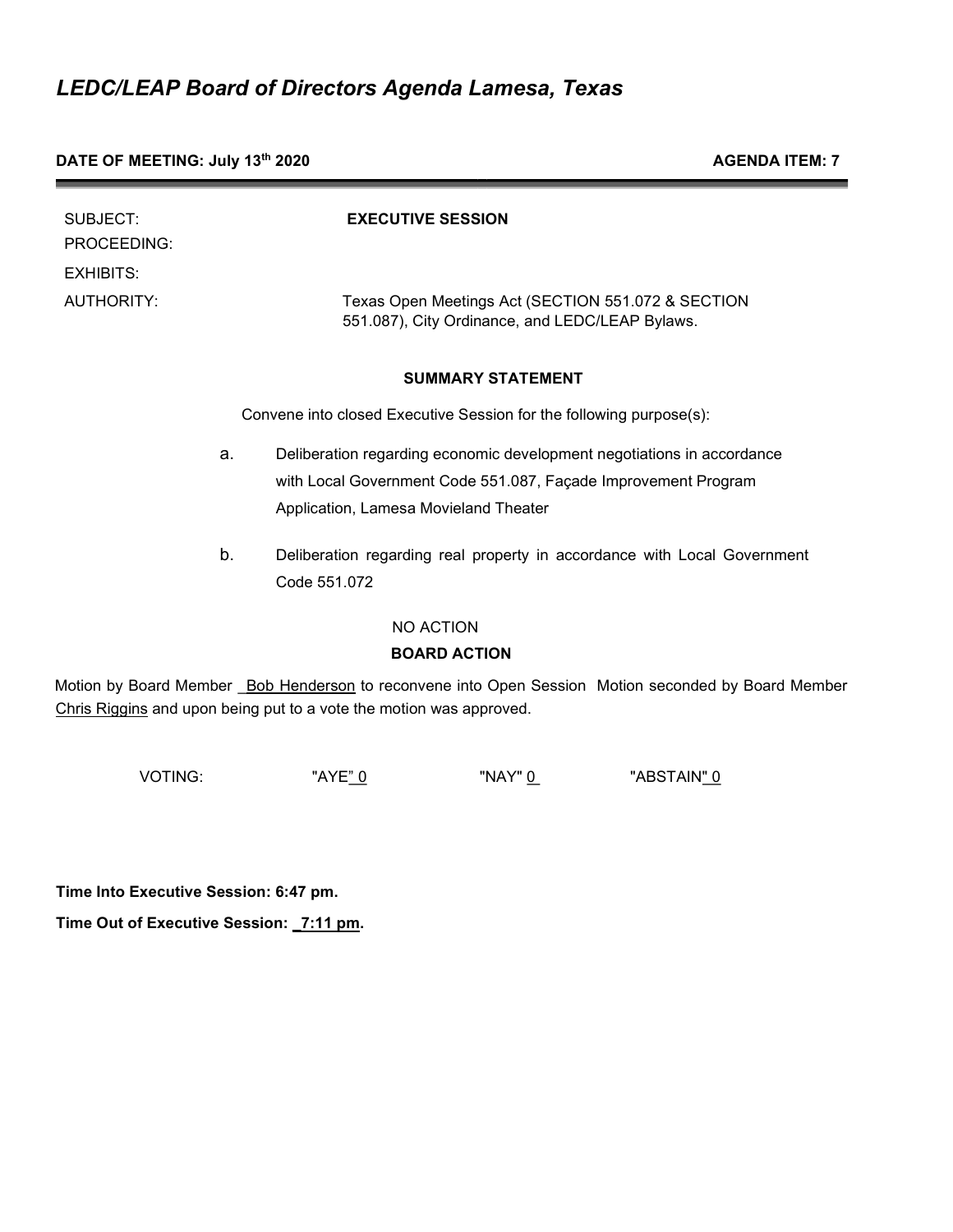### DATE OF MEETING: July 13<sup>th</sup> 2020 **AGENDA ITEM:9, 10** AGENDA ITEM:9, 10

| SUBJECT:    | ACTION AS A RESULT OF THE ABOVE LISTED EXECUTIVE<br><b>SESSION ITEMS</b>                              |
|-------------|-------------------------------------------------------------------------------------------------------|
| PROCEEDING: |                                                                                                       |
| EXHIBITS:   |                                                                                                       |
| AUTHORITY:  | Texas Open Meetings Act (SECTION 551.072 & SECTION<br>551.087), City Ordinance, and LEDC/LEAP Bylaws. |

#### SUMMARY STATEMENT

Action as a result of the Executive Session

a. No Action

#### BOARD ACTION

Motion by Board Member Bob Henderson to reconvene into open session. Motion seconded by Board Member Deedra Cope and upon being put to a vote the motion was approved.

VOTING: "AYE" \_4 "NAY" \_0 "ABSTAIN" \_\_0